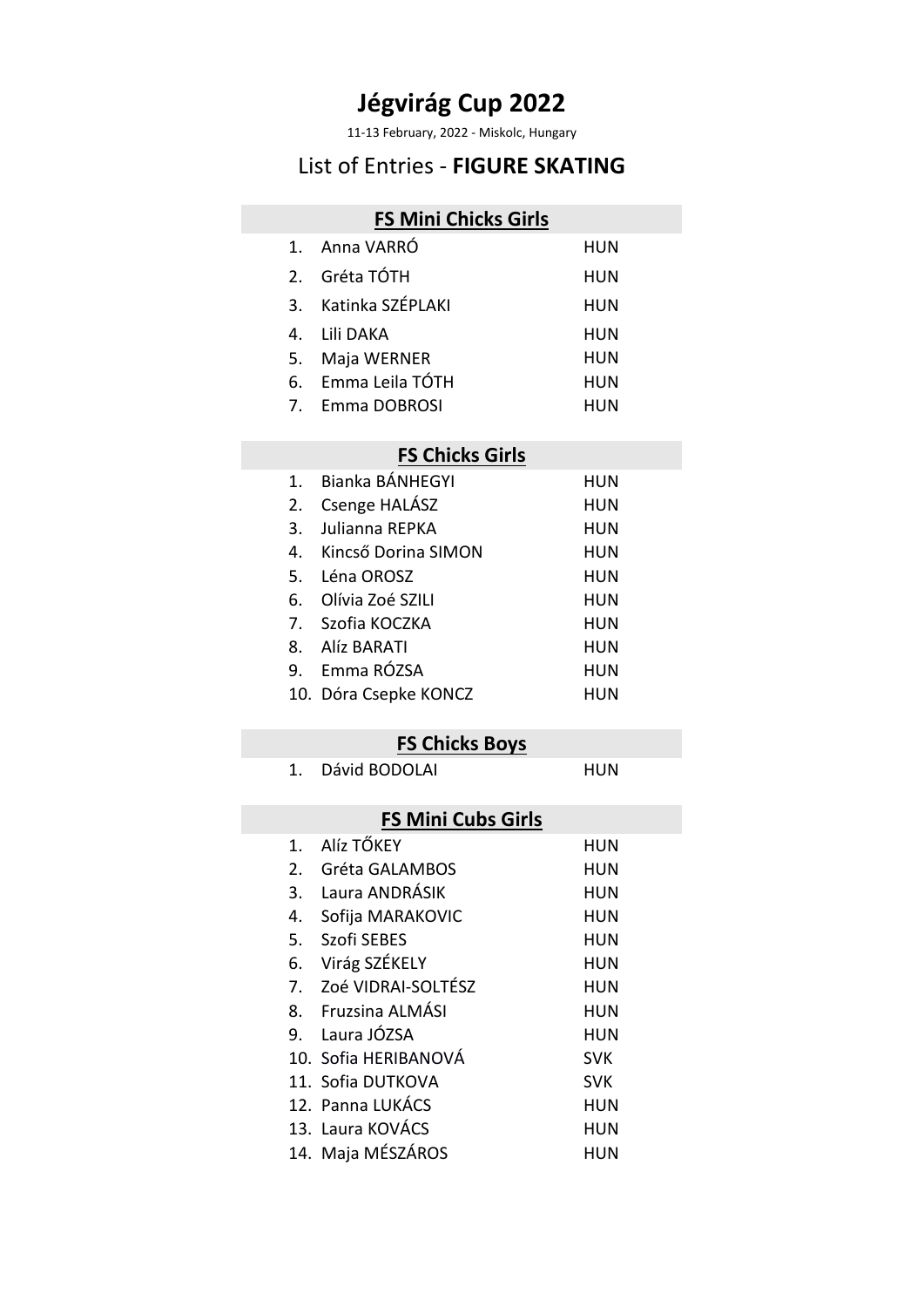11-13 February, 2022 - Miskolc, Hungary

# List of Entries - **FIGURE SKATING**

| <b>FS Cubs Girls</b>                   |  |  |
|----------------------------------------|--|--|
| Emma Zselyke PORCS<br>HUN              |  |  |
| HUN                                    |  |  |
| 3. Maria BELENIKINA<br><b>HUN</b>      |  |  |
| HUN                                    |  |  |
| 5. Szófia GUTTMANN<br>HUN              |  |  |
| HUN                                    |  |  |
| <b>HUN</b>                             |  |  |
| HUN                                    |  |  |
| 9. Varvara BESPALOVA<br><b>RUS</b>     |  |  |
| <b>SVK</b><br>10. Angelina VASYLYK     |  |  |
| 11. Anna ANIKANOVA<br><b>UKR</b>       |  |  |
| 12. Polina BORISENKO<br><b>UKR</b>     |  |  |
| HUN                                    |  |  |
| <b>HUN</b>                             |  |  |
| 15. Natália Panka SCHALL<br><b>HUN</b> |  |  |
| HUN                                    |  |  |
| HUN                                    |  |  |
| HUN                                    |  |  |
| HUN                                    |  |  |
|                                        |  |  |

# **FS Cubs Boys**

| 1. Péter SZTANA | <b>HUN</b> |
|-----------------|------------|
| 2. Igor KIND    | HUN        |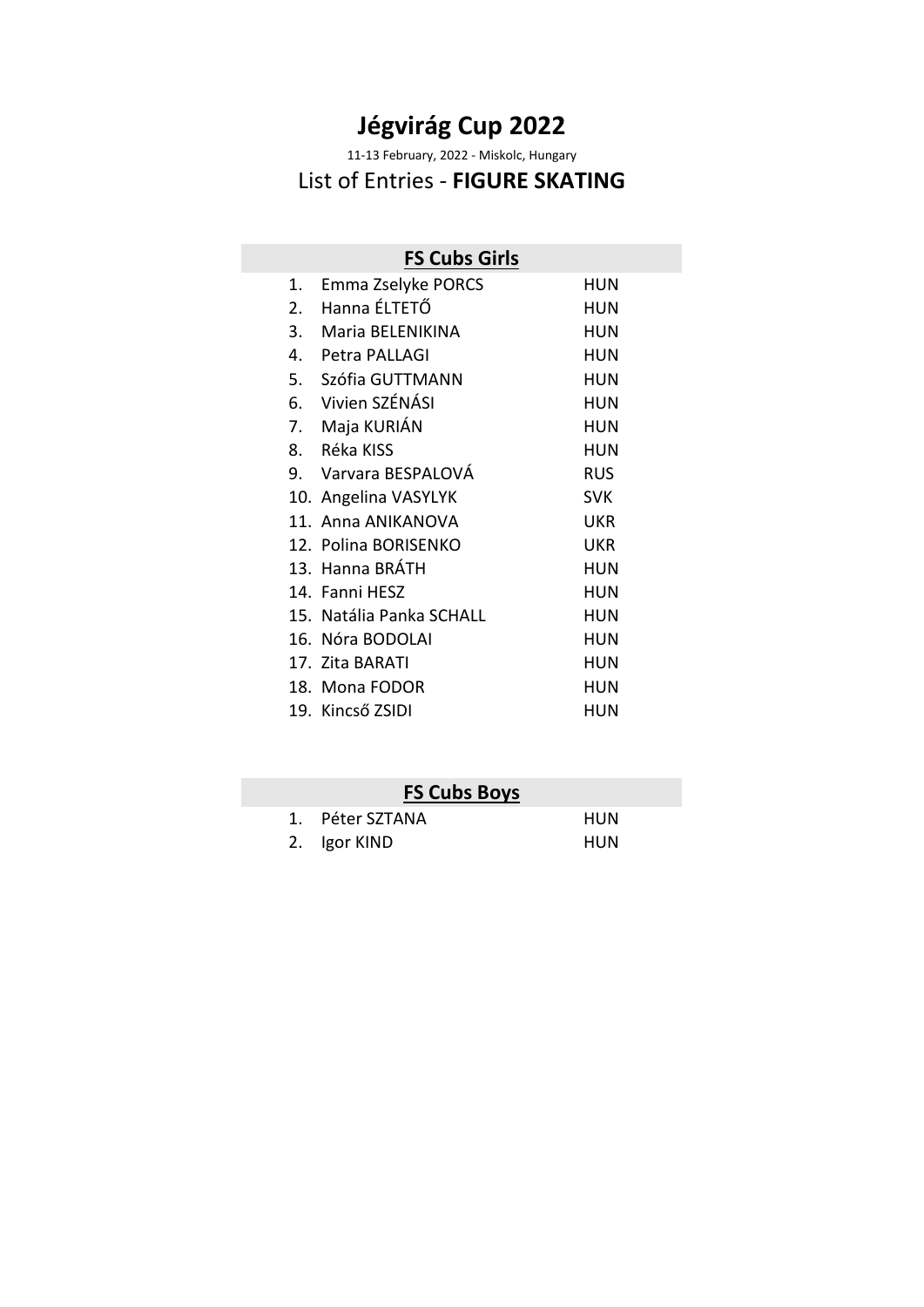11-13 February, 2022 - Miskolc, Hungary

## List of Entries - **FIGURE SKATING**

### **FS Basic Novice Girls**

| 1. | <b>Madison LYNCH</b>         | <b>GBR</b> |
|----|------------------------------|------------|
|    | 2. Anna TÓTH-PÁLDI           | <b>HUN</b> |
|    | 3. Bianka BALÁZS             | <b>HUN</b> |
| 4. | Blanka RÉDL                  | <b>HUN</b> |
|    | 5. Brigitta Éva INCZE        | <b>HUN</b> |
| 6. | Fanni RÓZSAHEGYI             | <b>HUN</b> |
|    | 7. Fruzsina SZTANA           | <b>HUN</b> |
| 8. | Hanna BALOGH                 | <b>HUN</b> |
|    | 9. Kíra ANDRÁSIK             | <b>HUN</b> |
|    | 10. Lilla KOVÁCS             | <b>HUN</b> |
|    | 11. Mira KOHÁRI              | <b>HUN</b> |
|    | 12. Nikoletta Beatrix KUTASI | <b>HUN</b> |
|    | 13. Panna SZTANA             | <b>HUN</b> |
|    | 14. Rita KELLER              | <b>HUN</b> |
|    | 15. Szilvia FÜLÖP            | <b>HUN</b> |
|    | 16. Szvetlána NICS           | <b>HUN</b> |
|    | 17. Zsófia SZÉPLAKI          | <b>HUN</b> |
|    | 18. Zsófia SZOLNOKI          | <b>HUN</b> |
|    | 19. Flóra TORBÁGYI           | <b>HUN</b> |
|    | 20. Liliána SOÓS             | <b>HUN</b> |
|    | 21. Boglárka ZHANG           | <b>HUN</b> |
|    | 22. Zsófia SZOLNOKI          | <b>HUN</b> |
|    | 23. Karolin KORMÁNY          | <b>HUN</b> |
|    | 24. Zsófia RAFFAY            | <b>HUN</b> |
|    | 25. Jázmin LIPTÁK            | <b>HUN</b> |
|    | 26. Emma Gréta KARDOS        | <b>HUN</b> |
|    | 27. Ana Teodora ZAROJANU     | <b>TUR</b> |
|    | 28. Boglárka VÍGH            | <b>HUN</b> |
|    | 29. Nóra EDVY                | <b>HUN</b> |
|    |                              |            |

# **FS Basic Novice Boys**

| 1. Bende KOVÁCS DELI | HUN |
|----------------------|-----|
| 2. Lóránd ERCSÉNYI   | HUN |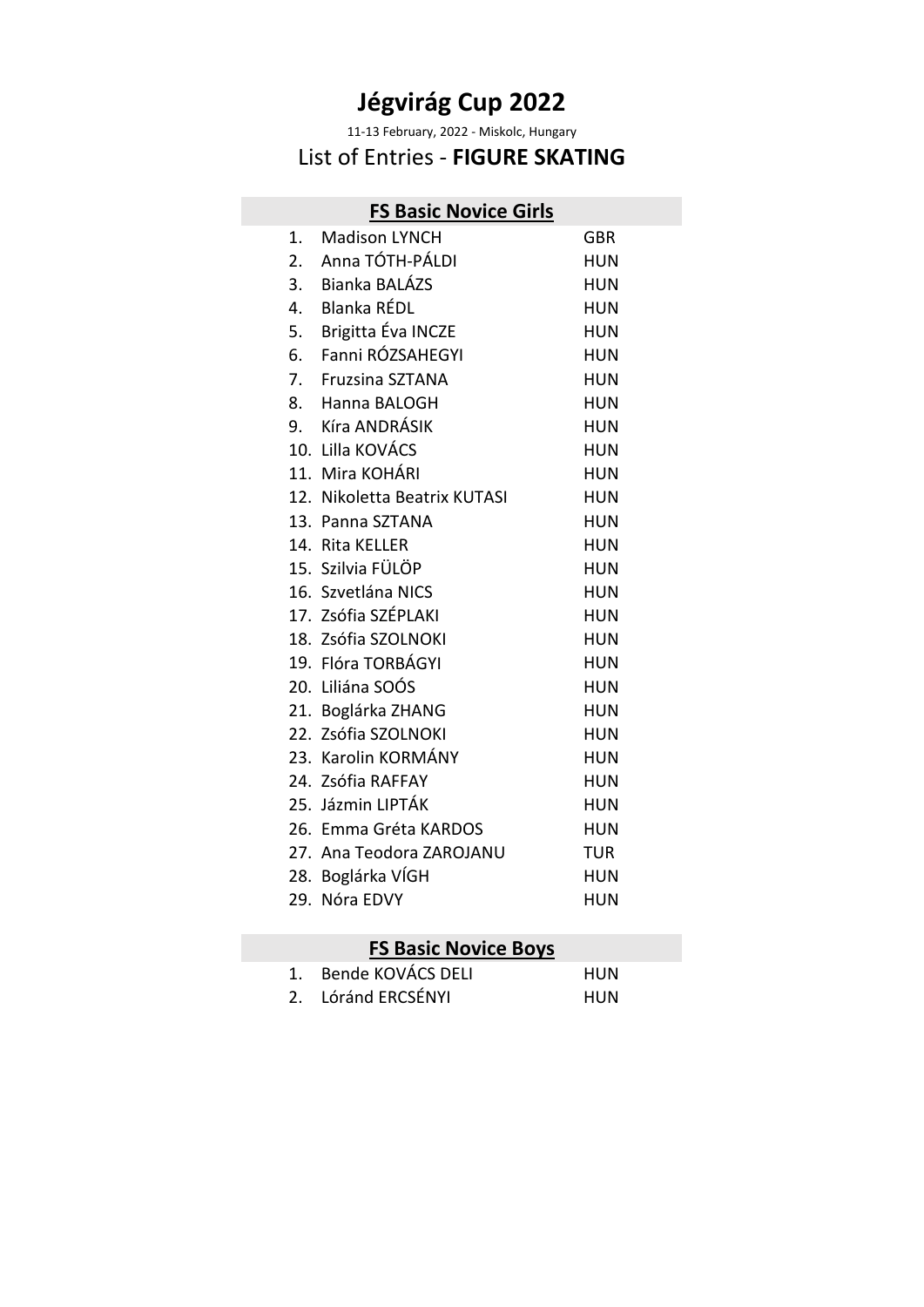11-13 February, 2022 - Miskolc, Hungary

#### List of Entries - **FIGURE SKATING**

# **FS Intermediate Novice Girls**

| 1.             | <b>Hannah ROBERTSON</b>  | <b>GBR</b> |
|----------------|--------------------------|------------|
| 2 <sub>1</sub> | Fanni SZIGETI            | <b>HUN</b> |
| 3.             | Flávia BŐDI              | <b>HUN</b> |
| 4.             | Barbora JACKOVÁ          | <b>SVK</b> |
| 5.             | Alica LENGYELOVÁ         | <b>SVK</b> |
| 6.             | Rebeka RUSKOVÁ           | <b>SVK</b> |
| 7.             | <b>Mariam OHANNISIAN</b> | <b>UKR</b> |
| 8.             | Luca CZAKÓ               | <b>HUN</b> |
| 9.             | Sára FEDORA              | <b>HUN</b> |
|                | 10. Vivien GERENCSÉR     | HUN        |

#### **FS Intermediate Novice Boys**

| 1. Kolos RÁCZ     | HUN |
|-------------------|-----|
| 2. Lev MYSHKOVETS | UKR |

#### **FS Advanced Novice Girls**

| $\mathbf{1}$ . | Emmi AHLSTEDT          | FIN        |
|----------------|------------------------|------------|
| 2.             | <b>Tallulah BOWERS</b> | GBR        |
| 3.             | Dorina SZIGETI         | HUN        |
| 4.             | Laura VIRÁNYI          | <b>HUN</b> |
| 5.             | Martina Petra MAJOR    | HUN        |
| 6.             | Alexandra ĎURICOVÁ     | <b>SVK</b> |
|                | 7. Dominika STRECKOVÁ  | <b>SVK</b> |
|                | 8. Lívia CHALUPSKÁ     | <b>SVK</b> |
|                | 9. Lorna MACKOVÁ       | <b>SVK</b> |
|                | 10. Olívia LENGYELOVÁ  | <b>SVK</b> |
|                | 11. Diana BARABASH     | UKR        |
|                | 12. Kateryna KONONENKO | <b>UKR</b> |
|                | 13. Valeria KOVALOVA   | <b>UKR</b> |
|                | 14. Lili HARTDÉGEN     | <b>HUN</b> |
|                | 15. Sophie SCHWARTZ    | AUT        |
|                |                        |            |

#### 16. Emma Lora HIEZL HUN

#### **FS Advanced Novice Boys**

| 1. Aleksei VLASENKO | HUN |
|---------------------|-----|
| 2. Benedek DÓZSA    | HUN |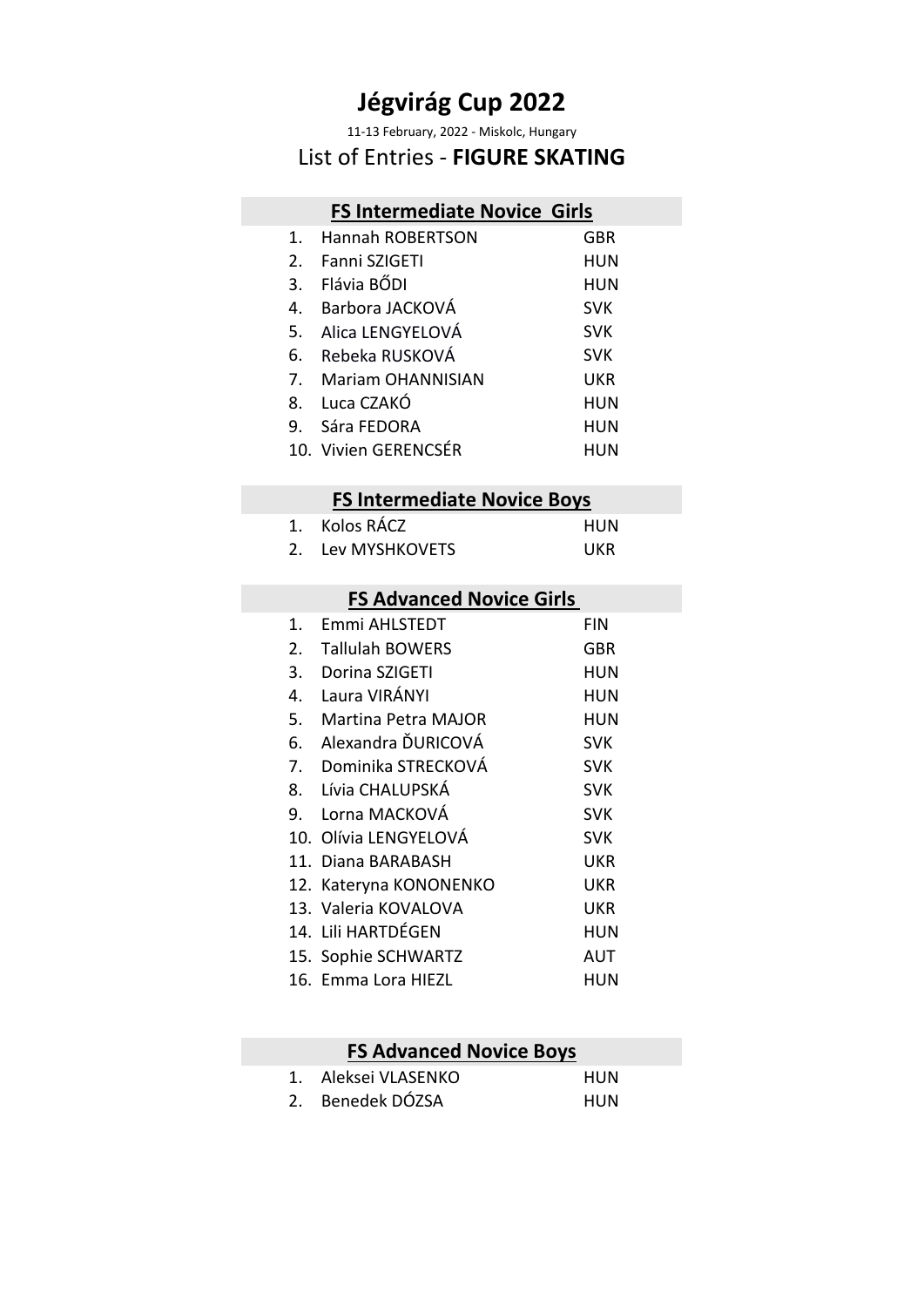11-13 February, 2022 - Miskolc, Hungary

## List of Entries - **FIGURE SKATING**

|    | <b>Junior Ladies</b>     |            |
|----|--------------------------|------------|
| 1. | Sophia Natalie DAYAN     | ARG        |
| 2. | lida KARHUNEN            | <b>FIN</b> |
| 3. | Janna JYRKINEN           | <b>FIN</b> |
|    | 4. Anna SZERVÁNSZKY      | <b>HUN</b> |
|    | 5. Cintia SZABÓ          | <b>HUN</b> |
|    | 6. Dária ZSIRNOV         | <b>HUN</b> |
|    | 7. Katinka ZSEMBERY      | <b>HUN</b> |
|    | 8. Lili KRIZSANOVSZKI    | <b>HUN</b> |
|    | 9. Regina SCHERMANN      | <b>HUN</b> |
|    | 10. Vivien PAPP          | <b>HUN</b> |
|    | 11. Zsüliett CSOMBOK     | <b>HUN</b> |
|    | 12. Hanna LŐRINCZ        | <b>HUN</b> |
|    | 13. Alina ANDRIEVSKA     | <b>UKR</b> |
|    | 14. Anastasija ARKHYPOVA | <b>UKR</b> |
|    | 15. Kira CHURIKOVA       | <b>UKR</b> |
|    | 16. Taisiia SPESIVTSEVA  | <b>UKR</b> |
|    | 17. Tatiana FIRSOVA      | <b>UKR</b> |
|    | 18. Dani LOONSTRA        | <b>NED</b> |
|    | 19. Julia VAN DIJK       | <b>NED</b> |
|    | 20. Réka BÉRES           | <b>HUN</b> |
|    | 21. Lucia JACKOVÁ        | <b>SVK</b> |
|    | 22. Bagdana RAKHISHOVA   | <b>KAZ</b> |

### **Junior men**

| 1. Patrizio ROMANO ROSSI LOPEZ | <b>ESP</b> |
|--------------------------------|------------|
| 2. Matias LINDFORS             | <b>FIN</b> |
| 3. Daniel KORABELNIK           | LIT        |
| 4. Marko PILIAR                | <b>SVK</b> |
| 5. Dmytro SILCHENKO            | <b>UKR</b> |
| 6. Kyrylo MARSAK               | <b>UKR</b> |
| 7. Tobia OELLERER              | <b>AUT</b> |
| 8. Nikolai UGOZHAEV            |            |
|                                |            |